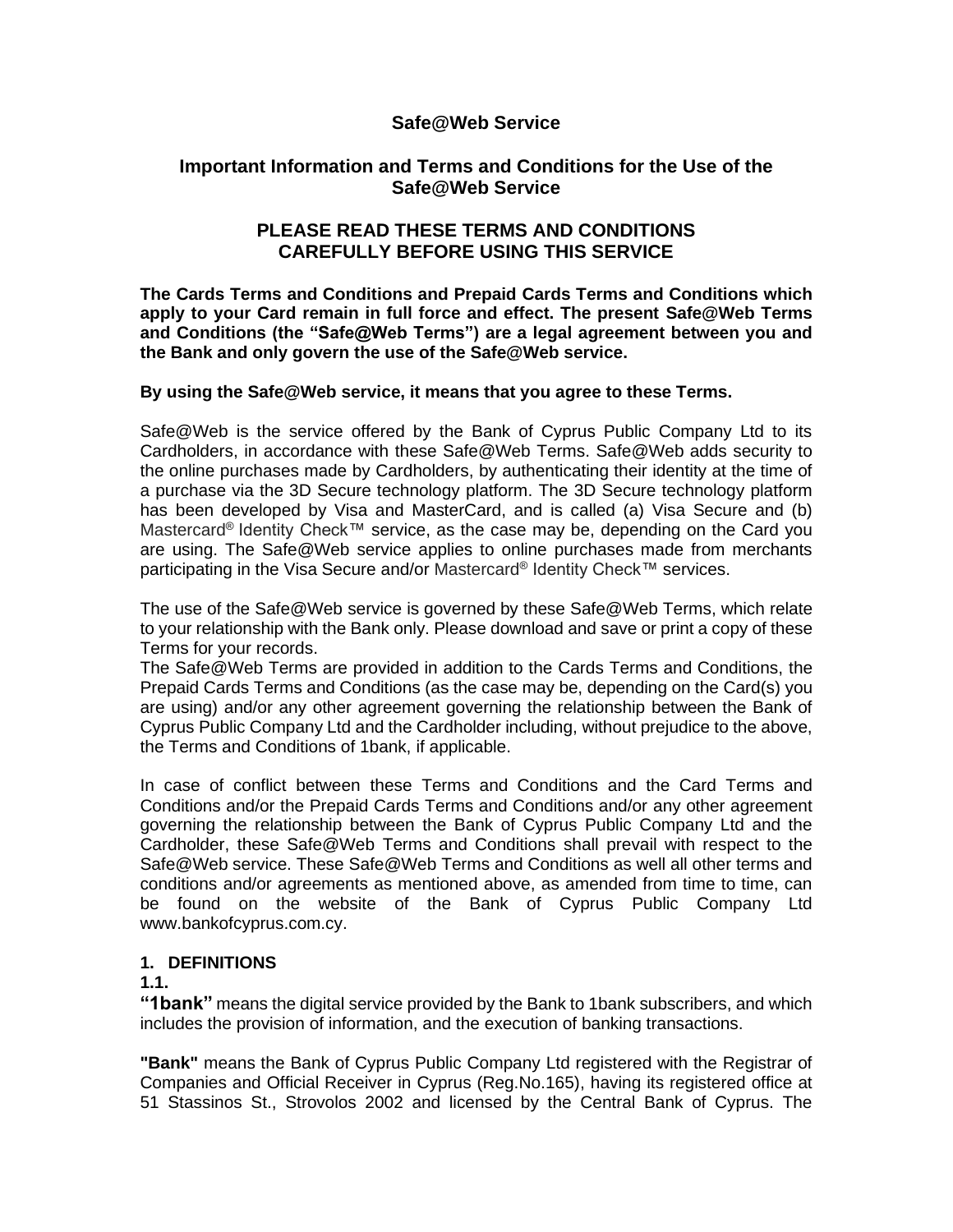definition also includes its successors, assigns and any person acting on its or their behalf. The Bank's activities are regulated under the legal framework applicable to Cypriot credit institutions licensed by the Central Bank of Cyprus, that can be accessed via this link: [https://www.centralbank.cy/.](https://www.centralbank.cy/)

**'Call Centre'** means the Bank's call centre at 800-00-800 or +357-22128000 (if calling from abroad) that offers telephone assistance to customers for various services, including Card Transactions.

**"Card"** means the payment instrument which may be issued in plastic or other form by the Bank to a person and confers on this person the possibility to effect the Transactions defined in the Cards Terms and Conditions or the Prepaid Cards Terms and Conditions and includes the Visa Card, MasterCard, or a Card on any other card acceptance scheme, any renewal, replacement and any additional cards including, without limitation, any contactless card in a wearable form and/or sticker, all of which can be debit, credit or charge cards or electronic cards or cash withdrawal cards.

**"Card Account"** or **"Account"** means an account maintained by the Bank in relation to Transactions taking place with the use of the Card(s).

**"Cardholder"** means the person who has requested the issue of the Card (whether to the Cardholder himself or to an Authorized Cardholder) who is given the permission to use the Card in accordance with the Cards Terms and Conditions and includes his personal representatives and heirs.

**"Cards Terms and Conditions"** means the terms and conditions governing the issuing and use of the Card, signed or to be signed or otherwise applicable between the Bank and a Cardholder.

**"Mastercard**® **Identity Check™ "** is the brand name by MasterCard for its service with regards to providing the 3D Secure technology platform for online purchases developed by MasterCard.

**"Mobile Number"** is the Cardholder's mobile number that is registered in the Bank's records.

**"One-Time Password" or "OTP"** is the security code, with temporary validity and for single use, which is sent to the Cardholder via Short Messaging Service ("SMS") to his Mobile Number.

**"Participating Merchant"** means a merchant participating in the Visa Secure and/or the Mastercard<sup>®</sup> Identity Check™ services.

**"Safe@Web"** is the service offered by the Bank for using a Card under the Visa Secure and/or the Mastercard® Identity Check™ services.

**"Transaction"** means any transaction whereby goods or services are obtained by the use of the Card, the Card number or in any different manner by which the Cardholder or the Authorized Cardholder gives his authorization to debit the Card Account.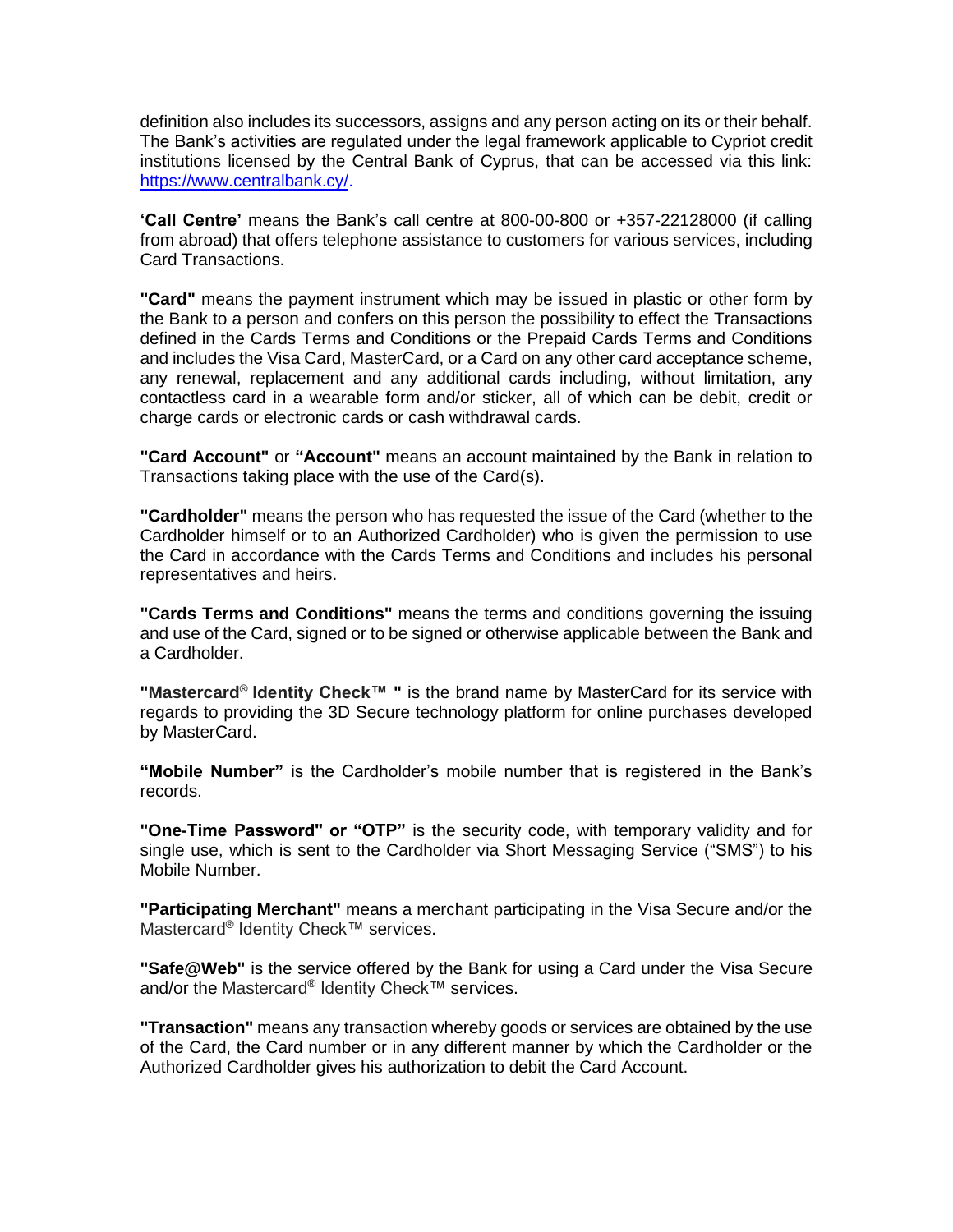**"Visa Secure"** is the brand name by Visa for its service with regards to providing the 3D Secure technology platform for online purchases developed by Visa.

**"you"** means a customer of the Bank, and includes the primary Cardholder and each supplementary Cardholder or authorised user of a Card.

1.2 In this document, words importing the masculine include the feminine and vice versa.

#### **2. USING THE SAFE@WEB SERVICE**

- 2.1. All Cards issued by the BANK are automatically enrolled and participate in the Safe@Web service. It is not a requirement to register for the service prior to using the Card online.
- 2.2. Participating Merchants will show the Visa Secure and/or Mastercard® Identity Check™ logo.
- 2.3. In certain situations, during the payment process on the Participating Merchant screen, the Cardholder may be required to proceed with the authentication process before the transaction is forwarded to the Bank for authorization.
- 2.4. Whenever authentication by the Cardholder is required, a Safe@Web screen is displayed. Two authentication methods are available, as follows:
	- a) **OTP via SMS:** If the option is "OTP via SMS", an OTP is generated by the Safe@Web system and sent to the Cardholder's registered Mobile Number. The Cardholder will be required to enter the received OTP in the designated box on the Safe@Web screen. Authentication is confirmed on correct entry of the OTP. If authentication is confirmed, the Transaction is forwarded to the Bank for authorization.
	- **b) Authentication via BOC Mobile Banking App:** If the option is "Authentication via BOC Mobile Banking App", the Cardholder will receive a push notification on the Cardholder's registered mobile and/or other communication device. The Cardholder will be required to authenticate themselves through the Bank's Mobile Banking App. Transaction details will then be presented to the Cardholder in the Bank's Mobile Banking App in order to verify them. If authentication is confirmed and the Cardholder accepts the Transaction details in the Mobile Banking App, the Transaction is forwarded to the Bank for authorization.
- 2.5. For a small percentage of Transactions, the Safe@Web authentication process will not be triggered and the Transaction may be forwarded for authorization directly or may be declined, for security and prevention purposes. Should this occur it does not necessarily mean that any subsequent authentication requests the Cardholder makes will be declined as well. The Cardholder may contact the Call Centre as per sub-clause 3.2 for more information.
- 2.6. There is a limited consecutive number of attempts to enter a valid OTP. When the OTP is not valid, an error message will appear on the Safe@Web screen. After the maximum permitted failed attempts to enter a valid OTP at the website of the same or a different Participating Merchant, the Card cannot be used at the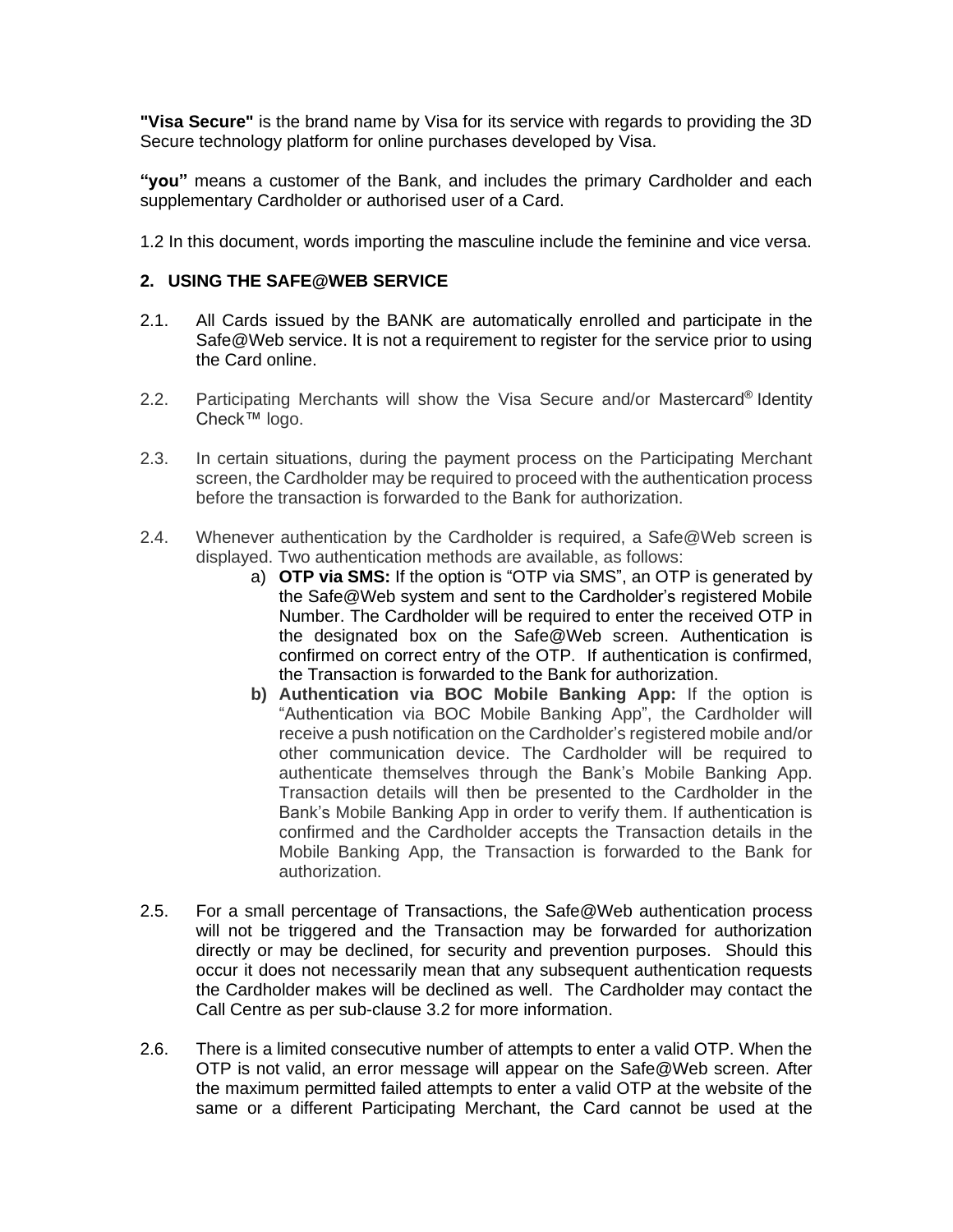Safe@Web service at any Participating Merchants. In such a case, the Cardholder must communicate with the Call Centre as per sub-clause 3.2 below to request to enable the Card for the Safe@Web service. The Cardholder can also return to the Participating Merchant's website to enter another form of payment. The Cardholder will still be able to use his Card to proceed with online purchases from nonparticipating merchants or at any other physical terminal.

- 2.7. The Cardholder must follow all instructions and information regarding Safe@Web [which](mailto:which) are available at the Bank's website [www.bankofcyprus.com.cy.](http://www.bankofcyprus.com.cy/)
- 2.8. The Bank reserves the right to introduce, at its absolute discretion, a fee for the use of Safe@Web in the future and to notify the Cardholder accordingly in any way it shall decide.

#### **3. SECURITY**

- 3.1. The Cardholder must keep all his personal data and his OTP, confidential at all times including, without limitation, by not disclosing it to anyone or writing it down or otherwise recording it in any way that may be accessible or understood or found by anyone other than himself.
- 3.2. If a Cardholder suspects or knows that someone other than himself may use or has used Safe@Web with his personal data and/or Mobile Number and/or mobile device through the Bank's Mobile Banking App and/or can obtain or has access to or knows his OTP, he must immediately notify the Bank at any of the following telephone numbers: Call Centre: 800-00-800 or +357-22128000 (if calling from abroad) in order for the Bank to block the Card. During the non-working hours of the Call Centre, the Cardholder must immediately contact JCC Payment Systems at +357 22868100, to block his Card(s).
- 3.3. If the Cardholder suspects or knows that any fraudulent or unauthorized Transactions have been carried out through Safe@Web, he must immediately notify the Bank as mentioned above.
- 3.4. The Bank has the right to immediately block a Cardholder's Card in the cases provided in sub-clauses 3.2 and/or 3.3 above. The Bank shall inform the Cardholder of its decision and the reasons for it, before or immediately after the blocking of the Card, unless the provision of such information by the Bank to the Cardholder is prohibited under European or national law or such information would compromise objectively justified security reasons.
- 3.5. The Bank and/or JCC Payment Systems Ltd, being authorized by the Bank (or any other person which may be authorized and announced by the Bank from time to time) may contact the Cardholder by telephone, using the contact details held in the Bank's system, in cases where there is a suspicion of fraud or security threat and/or for operational reasons and/or in an effort to avoid the misuse of the Cardholder's personal data and/or Mobile Number and/or OTP.

#### **4. PERSONAL DATA AND PRIVACY STATEMENT OF THE BANK**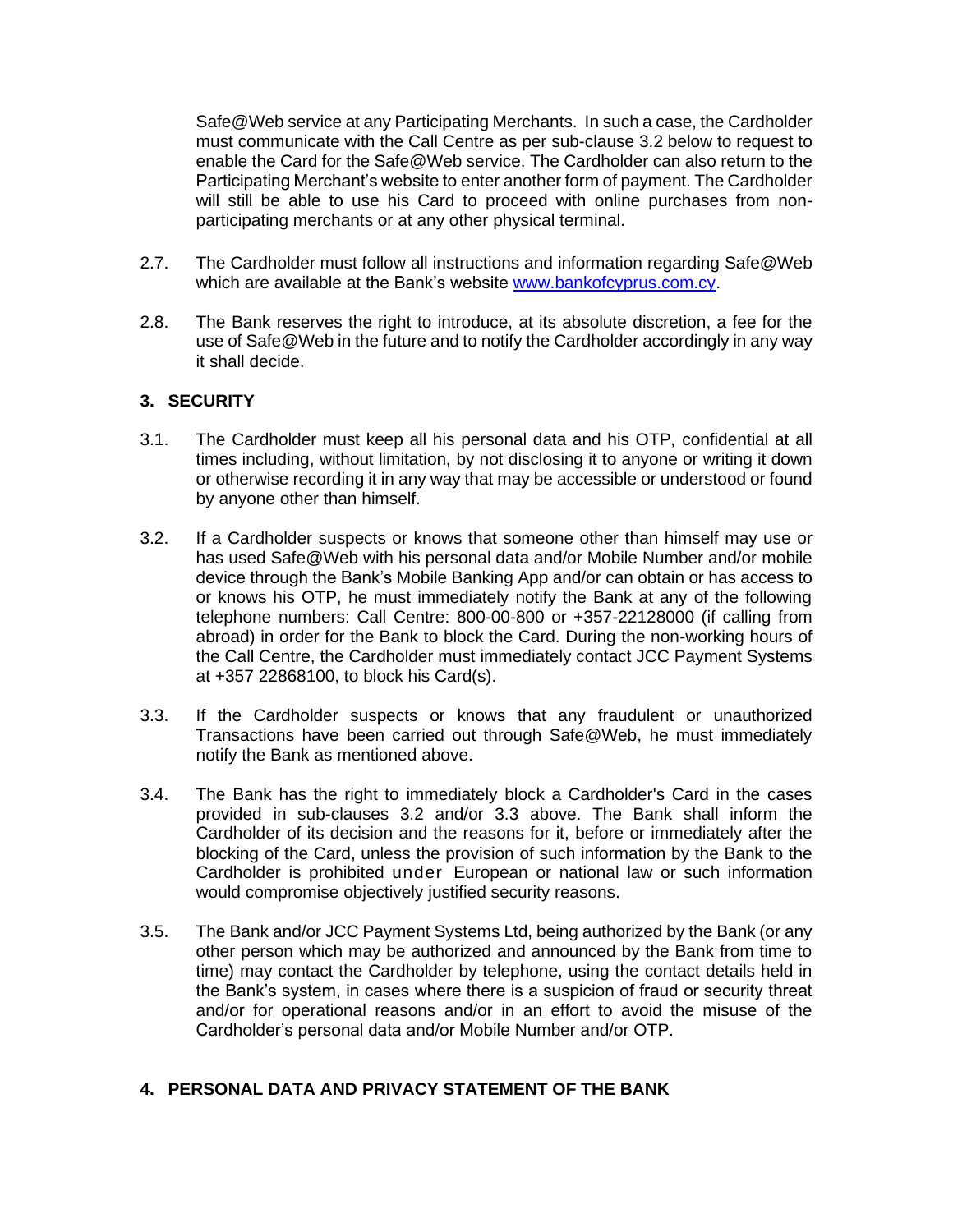- 4.1. The Bank will process the Card number, Mobile Number of the Cardholder and the relevant Transaction details for the purposes of the Safe@Web service. This data may be provided to third parties for the purposes of making the Safe@Web service available.
- 4.2. These Safe@Web Terms should be read alongside the Bank's Privacy Statement, which can be found on the Bank's website at www.bankofcyprus.com.cy. The Privacy Statement sets out more detailed information about the Bank's use of personal data. You should review the Privacy Statement to ensure that you understand how the Bank processes your personal data and you understand your rights with respect to this processing. The Privacy Statement may be amended or replaced in accordance with the terms stipulated in that document.

# **5. LIMITATION OF LIABILITY OF THE BANK AND DISCLAIMER**

- 5.1. The Bank shall not be liable for any inconvenience and/or loss and/or damage and/or delay incurred by or caused to a Cardholder and/or the holder of the Card Account from the use of or inability to use the Safe@Web service due to any of the following:
	- i. a breach by the Cardholder of any provision of these Safe@Web Terms and/or a breach by the Cardholder and/or the holder of the Card Account of any other applicable terms and conditions of and/or agreements with the Bank;
	- ii. any delay and/or technical malfunction and/or failure and/or interruption of the Internet and/or the mobile telecommunication services and/or any wireless connection and/or of the website of any Participating Merchant and/or of any electronic system and/or software and/or settings and/or equipment and/or devices and/or hardware used for access to Safe@Web and/or for the use by the Cardholder of Safe@Web and/or for authentication by the Cardholder through Safe@Web, including access to the website of any Participating Merchant/s, and/or from any virus and/or malware affecting any of the above;
	- iii. failure of the Cardholder to enter the OTP correctly;
	- iv. a telephone and/or other mobile and/or communication device of the Cardholder being lost or stolen, damaged or exposed to abuse or used in an unauthorized manner without the Cardholder's consent, hacked or due to the installation of any virus and/or malware to such device;
	- v. where the personal data and/or Mobile Number that the Cardholder has provided and/or provides when requested by the Bank is not correct and/or updated and/or is inadequate and/or incomplete and/or is not provided at all. The Bank will not be liable for any inconvenience and/or loss and/or damage incurred or caused due to any change of such personal data and/or Mobile Number for which the Cardholder has not properly and adequately notified the Bank. The Cardholder will be able to notify the Bank by contacting the Call Center as per clause 3.2 above or by visiting any branch of the Bank or by using any other method accepted by the Bank.
- 5.2. The Bank shall not be liable for any loss and/or damage resulting from any delay or omission by a Cardholder and/or the holder of the Card Account to notify the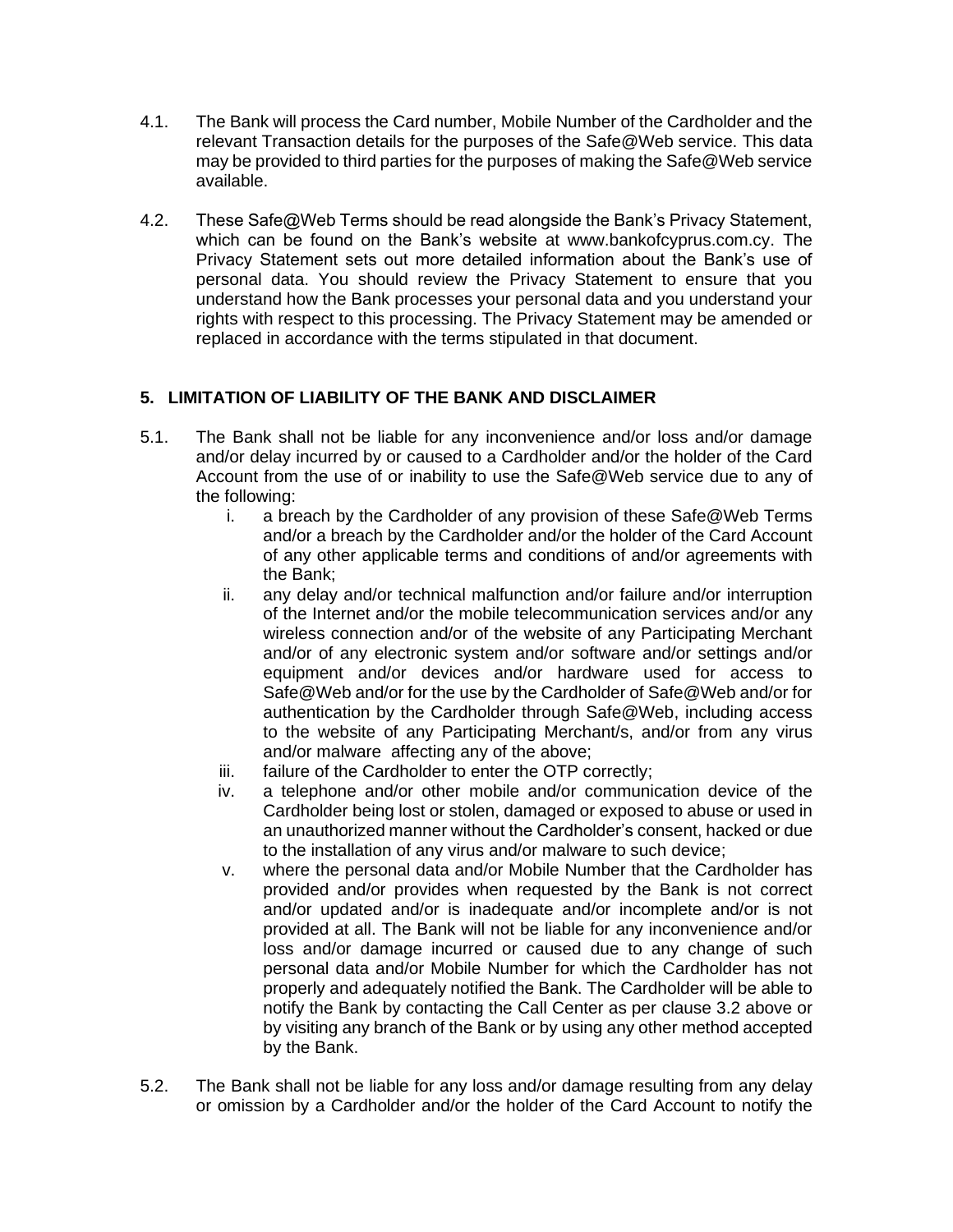Bank for any suspected or otherwise unauthorized use of his/her/their personal data or OTP for access to and/or use of Safe@Web.

- 5.3. Subject to any applicable law, the Cardholder shall be liable for every use of the personal data and/or Mobile Number that he provided and/or his OTP in relation to Safe@Web, unless it is the result of fraud or gross negligence of the Bank or any third party providing services to and/or acting as agents of the Bank and/or any subsidiary and/or affiliate company of the Bank which is involved in the provision of the Safe@Web service by the Bank to the Cardholder.
- 5.4. The Bank has no control over and cannot and will not warrant accessibility to or the safety of any websites of a Participating Merchant and/or any other third party, whether these are accessed by the Cardholder directly or through links on the official website or otherwise by or through the Bank. Such websites are constructed and designed at the exclusive discretion and with the exclusive liability of their owners and/or the persons maintaining them, and the Bank cannot and will not censor or edit or approve or be responsible or liable for the content or privacy policies or practices of such websites, or for the correctness, legality, completeness, appropriateness and/or accuracy of information in such websites, or for the quality or fitness or attributes of products and/or services available in such websites and/or links, whether a Cardholder purchases such products or services or not.

Furthermore, the Bank will not be responsible or liable for faults in and/or bad administration of such websites and/or for any loss and/or damage to any user or visitor including, without limitation by access to and/or use of software, information, services and/or products of such websites and/or links.

- 5.5. The Cardholder's correspondence or business dealings with, or participation in promotions of, Participating Merchants, including payment and delivery of related goods or services, and any other terms, conditions, warranties or representations associated with such dealings, are solely between the Cardholder and such Participating Merchant. The Bank shall not be responsible or liable for any loss or damage of any sort incurred as the result of any such dealings. The availability or use of the Safe@Web service does not, in any way, indicate that the Bank recommends or endorses any Participating Merchant, regardless of whether the merchant participates in the Mastercard® Identity Check™ service and/or Visa Secure service. For example, the Safe@Web service does not verify the identity of the merchant or the quality of the merchant's goods or services.
- 5.6. The Bank shall not be liable for any disruption and/or failure to provide Safe@Web and/or any loss and/or damage to the Cardholder and/or holder of the Card Account from such disruption and/or failure, which is the result of any events outside the reasonable control of the Bank, including, without limitation, acts of God (including fire, flood, earthquake, storm, hurricane or other natural disaster), pandemics, war, invasion, acts of foreign enemies, hostilities (regardless of whether war is declared), civil war, rebellion, revolution, insurrection, military or usurped power or confiscation, terrorist activities, nationalization, government sanction, blockage, embargo, labour dispute, strike, lockout or interruption or failure of electricity or telephone and/or other communication services. In such an event the Bank will take all reasonable steps to restore Safe@Web the soonest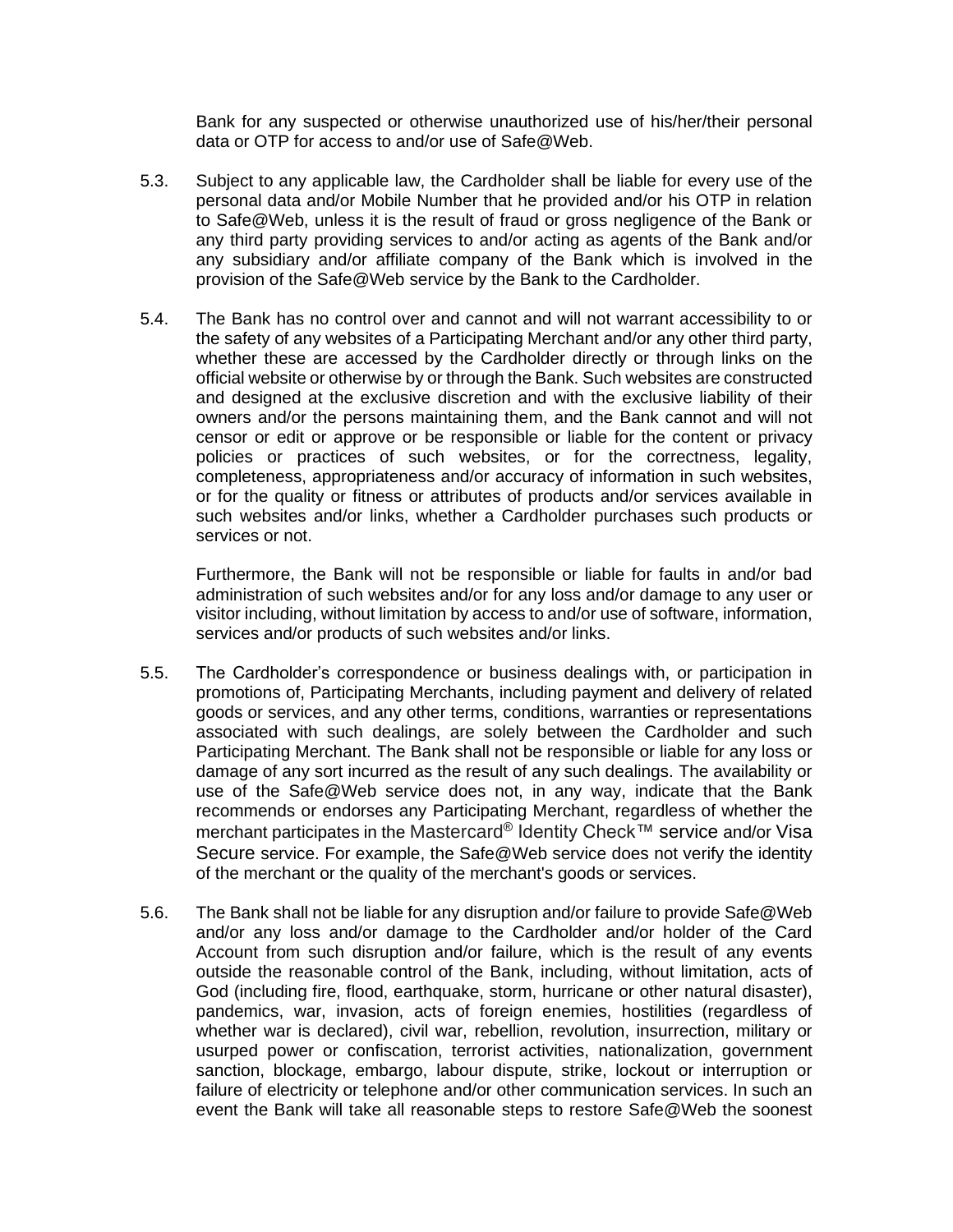(where this is reasonably possible) and to minimise delay and/or damages caused by foreseeable events.

- 5.7. Without limitation or prejudice to any other provision of these Safe@Web Terms, the Bank shall not be liable in the event of failure to comply with its obligations towards the Cardholder and/or the holder of the Card Account under these Safe@Web Terms, if such failure:
	- i. is due to abnormal or unforeseen circumstances outside the Bank's control the effects of which cannot be avoided despite the Bank's reasonable efforts to the contrary, or
	- ii. the non-compliance is due to the Bank's obligations under European or national law.
- 5.8. Under no circumstances will the Bank be liable for direct, indirect, consequential, incidental, special or indirect losses or other damages, such as loss of profit and/or any damage to the Cardholder's computer or telephone service or mobile or other communication device, resulting from the Cardholder's use of Safe@Web.
- 5.9. This clause 5 shall survive any termination of these Safe@Web Terms, howsoever caused.

#### **6. BLOCKING A CARD, SUSPENSION AND TERMINATION OF THE SAFE@WEB SERVICE AND OF THESE SAFE@WEB TERMS**

- 6.1. Without limitation or prejudice to any other rights of the Bank under these Safe@Web Terms, the Cards Terms and Conditions and/or the Prepaid Cards Terms and Conditions (as the case may be) and/or any other agreements of the Bank with the Cardholder and/or the holder of the Card Account, the Bank may block the Card immediately if the Cardholder and/or the holder of the Card Account informs the Bank or if the Bank is otherwise informed or suspects that:
	- i. a person other than the Cardholder is attempting to use or is using or has used the Cardholder's personal data and/or his OTP;
	- ii. a person other than the Cardholder knows or can gain knowledge of the Cardholder's OTP;
	- iii. a Cardholder's OTP has been and/or is being used illegally;
	- iv. a Cardholder has breached these Safe@Web Terms or the Card Terms and Conditions or the Prepaid Cards Terms and Conditions (as the case may be);
	- v. the Card Terms and Conditions or the Prepaid Cards Terms and Conditions (as the case may be) are terminated in accordance with the provisions of the Cards or Prepaid Cards Terms and Conditions and/or the Cardholder's Card has been blocked, for any reason in accordance with the Cards or Prepaid Cards Terms and Conditions.

The Bank shall inform the Cardholder of its decision and the reasons for it, before or immediately after the blocking of the Card, unless the provision of such information by the Bank to the Cardholder is prohibited under European or national law or such information would compromise objectively justified security reasons.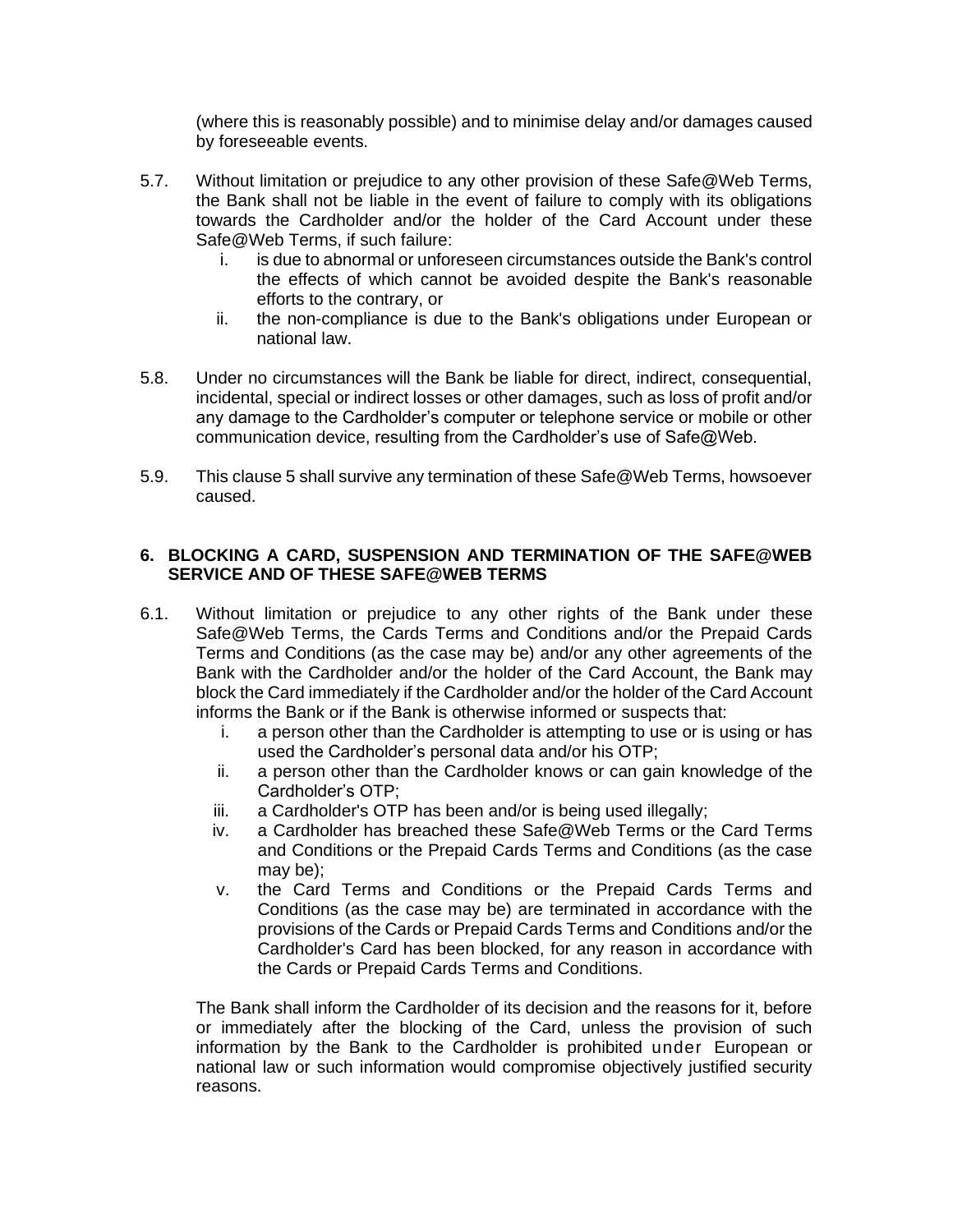- 6.2. The Bank will suspend and/or terminate a Cardholder's use of Safe@Web immediately if required to do so by the provisions of any applicable law.
- 6.3. The Bank may suspend and/or terminate the use of Safe@Web by a Cardholder if requested to do so by any third party providing services to and/or acting as agent of the Bank and/or by any subsidiary and/or affiliate company of the Bank which is involved in the provision of the Safe@Web service by the Bank to the Cardholder, provided that such request is in accordance and/or in compliance with and/or does not violate any applicable law.
- 6.4. The Safe@Web service and its use by the Cardholder may be suspended and/or terminated if and when the Visa Secure service and/or the Mastercard® Identity Check™ service is/are suspended and/or terminated.
- 6.5. Without limitation or prejudice to the abovementioned provisions, the Bank may terminate a Cardholder's use of Safe@Web without providing any reasoning by giving a two (2) months' notice in a way that the Bank considers appropriate.
- 6.6. The Cards Terms and Conditions and/or the Prepaid Cards Terms and Conditions (as the case may be) and/or any other agreements of the Bank with the Cardholder and/or the holder the Card Account shall apply in relation to the termination of such Terms and Conditions and/or other agreement and/or blocking of the Card, in addition to any rights of the Bank under these Safe@Web Terms.
- 6.7. If the Cardholder does not accept these Safe@Web Terms, he has the right to terminate the Card as described in the Cards Terms and Conditions or the Prepaid Cards Terms and Conditions (as the case may be). Alternatively, the Cardholder may choose not to execute Transactions which require authentication and confirmation via the Safe@Web service.

# **7. AMENDMENTS**

7.1. The Bank reserves the right to amend these Safe@Web Terms from time to time in the same manner as provided in the Bank's Cards Terms and Conditions and/or Prepaid Cards Terms and Conditions with respect to amendments to the Cards and/or Prepaid Cards Terms and Conditions.

7.2. As soon as the Cardholder receives any notification of any such amendment, he shall notify the contents of the relevant notification and/or the notification itself to the holder of the Card Account. This subparagraph shall apply vice versa also where the holder of the Card Account receives any relevant notification.

7.3. Safe@Web features and functionality may be automatically updated or upgraded without notice to you. At any time, the Bank may decide to expand, reduce or suspend the type and/or amounts of Transactions authenticated via Safe@Web, or change the Safe@Web procedures. This right to update and upgrade Safe@Web features and functionality will not include changes to your Card(s) or your Card account(s), which will only be made in accordance with the Cards Terms and Conditions and/or Prepaid Cards Terms and Conditions and/or any other agreements between you and the Bank.

#### **8. WAIVER**